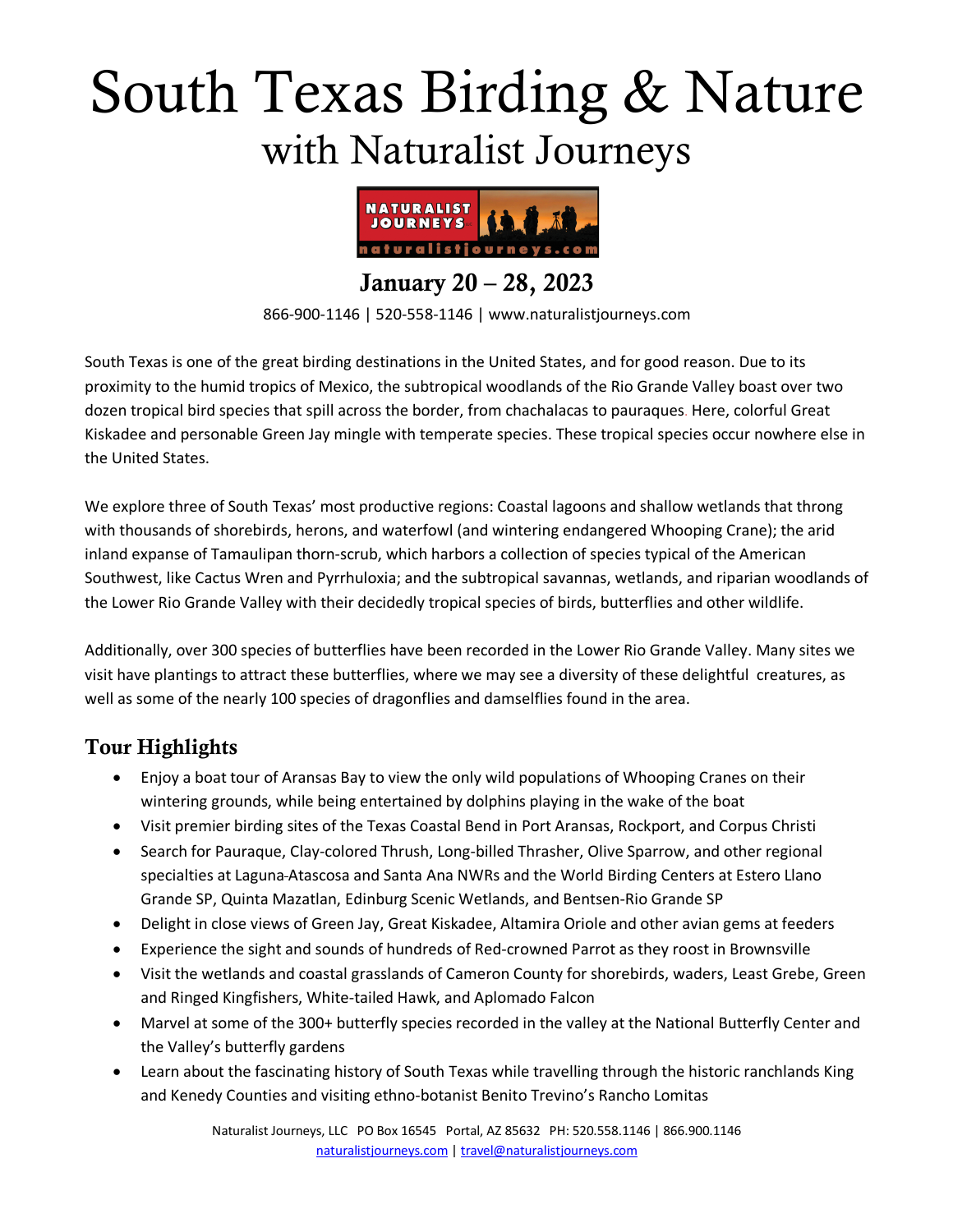#### Tour Summary

9-Day / 8-Night South Texas Birding & Nature Tour \$2990, from Corpus Christi, Departing McAllen Arrival Airport is Corpus Christi International (CRP); Departure Airport is McAllen Miller International (MFE)

## Day-to-Day Itinerary

## Fri., Jan. 20 Arrival in Corpus Christi | Hans Suter Wildlife Refuge | Mustang Island | Port Aransas | Rockport Beach Park

Welcome to one of America's top birding hotspots, often referred to as the Texas Tropics. If you come from winter-bound areas, warm air, fresh breezes, and brilliant blooms let you know you've reached an exotic realm without ever leaving the USA!

For a group pick up, please plan to arrive at Corpus Christi International Airport (CRP) no later than 1:00 PM. From the airport, we head north to Rockport with some productive birding stops on Mustang Island along the way. After checking into our hotel, we enjoy dinner at one of our favorite restaurants, sampling some of the wonderful local seafood. This first group meal also serves as an opportunity to get acquainted with your guide and fellow traveling companions.

*Accommodations at the Inn at Fulton Harbor, Fulton, TX (D)* 

## Sat., Jan. 21 Whooping Crane Boat Tour | Lamar & Goose Island State Park

Although it remains one of the most endangered birds in North America, Whooping Crane populations have steadily increased from a low of fifteen birds in the early twentieth century to well over four hundred. Nonetheless, despite ongoing conservation efforts to create new populations, Aransas National Wildlife Refuge hosts the wintering grounds of the only remaining self-sustaining population. On our first morning in Texas, we take a boat trip to Aransas National Wildlife Refuge to observe these special birds. While on the boat we also look for several species of herons, egrets, and even Roseate Spoonbill. Captain Tommy guides us, aiming to get within close range of these remarkable creatures. With everyone alert on deck, we often find Long-billed Curlew, American Oystercatcher, Seaside Sparrow, and Common Loon, as well as a number of other waterfowl and shorebirds

After lunch in Rockport, we drive north to the Lamar Peninsula and Goose Island State Park with their Live Oak woodlands, grasslands, and coastal and freshwater wetlands. Here we should get close views of Brown and American White Pelicans competing for food at the fish-cleaning stands, Roseate Spoonbill and Black-bellied Whistling-Duck on the 8th Street pastures, and Black-crested Titmouse, Long-billed Thrasher, and other species at the feeding stations. Non-avian species we may encounter include American Alligator, White-tailed Deer, Javelina (Peccary) and perhaps even a Bobcat. Tonight we enjoy dinner at another great local restaurant. *Accommodations at the Inn at Fulton Harbor (B,L,D)*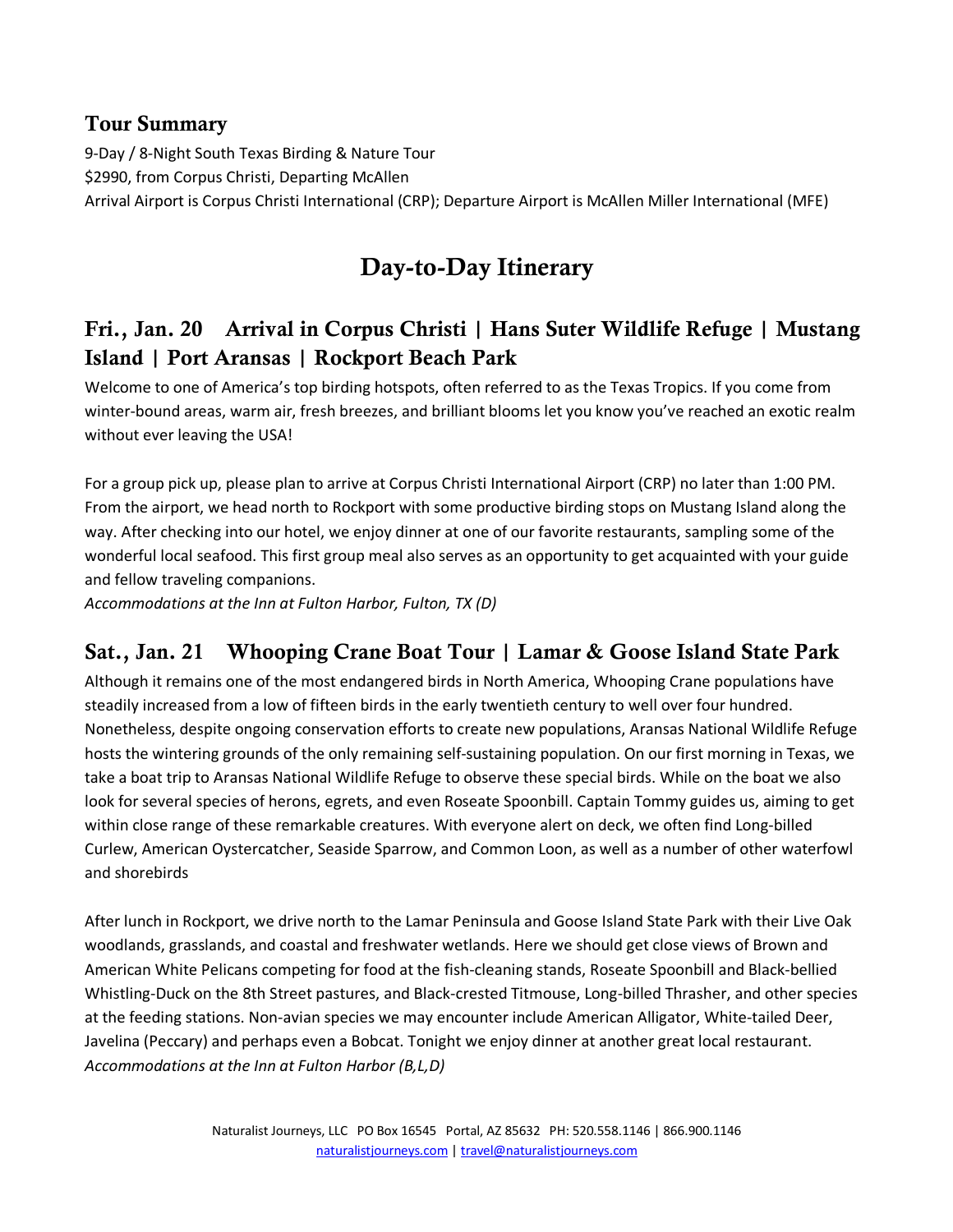## Sun., Jan. 22 Rockport | Indian Point Park | Hazel Bazemore County Park, Corpus Christi | South Texas Ranchlands

After an early breakfast we enjoy morning birding around the Rockport area, including Cape Valero in search of ducks, shorebirds, and waders. Then we drive inland back to Corpus Christi where at Hazel Bazemore County Park we start to come across more and more of the valley specialties such as White-tipped Dove, Great Kiskadee, and Green Jay.

After lunch in Corpus Christi, we head for Kingsville and visit the bird feeders at the King Ranch Visitor Center where Curve-billed Thrasher and Pyrrhuloxia are often seen.

Continuing southward, much of the journey is through the historic ranchlands of South Texas with chances of Snow Goose, Sandhill Crane, Harris's Hawk, Crested Caracara, Vermilion Flycatcher, Cave Swallow, and Brewer's Blackbird.

The Rancho Viejo Country Club and Resort is conveniently situated just west of Brownsville. Well-appointed guest rooms and delectable on-site dining options offer the chance to unwind after birding. The attractive grounds feature a number of resacas (former channels of the Rio Grande, now oxbow lakes) and other birding opportunities. Specialties include Least Grebe, Black-bellied Whistling Duck, and Buff-bellied Hummingbird among many other species.

*Accommodations at the Rancho Viejo Country Club and Resort (B,L,D)* 

## Mon., Jan. 23 Old Port Isabel Road | Bayview Resacas | Laguna Atascosa NWR | South Padre Island

After breakfast, we drive straight to Old Port Isabel Road. Birds here include White-tailed Hawk, Long-billed Curlew, Cassin's Sparrow and, with luck, Aplomado Falcon. Extirpated by the 1950s from much of its original range in the United States, this elegant falcon is making a comeback in this part of the world due to reintroduction efforts by the Peregrine Fund.

From there we head towards Laguna Atascosa by way of the Bayview resacas, where we have chances of Anhinga, Least Bittern, and kingfishers among other species. Lying on the western shore of the Laguna Madre, Laguna Atascosa National Wildlife Refuge protects over 65,000 acres of coastal habitats. More than 410 species of birds have been recorded here, including Aplomado Falcon. At the visitor center and nearby trails, we check out the feeders for close-up views of Green Jay, Long-billed Thrasher, Olive Sparrow, and perhaps a herd of Javelina. With luck, we may also encounter Coyote, Bobcat, Nine-banded Armadillo, Texas Tortoise, or even (but very improbably!) an Ocelot.

Naturalist Journeys, LLC PO Box 16545 Portal, AZ 85632 PH: 520.558.1146 | 866.900.1146 After lunch at a local restaurant, we then head east. At the South Padre Island Convention Center, a boardwalk provides access to wetlands along the Laguna Madre that can provide incredible views of normally secretive rails such as Clapper and Virginia. There are also many other species to see here, including Reddish Egret, and Tricolored and Little Blue Herons, Black Skimmer, Brown and American White Pelicans, American Avocet, and various other shorebirds, terns, and waders. We also hope to find Piping Plover―one of the country's most

naturalistjourneys.com | travel@naturalistjourneys.com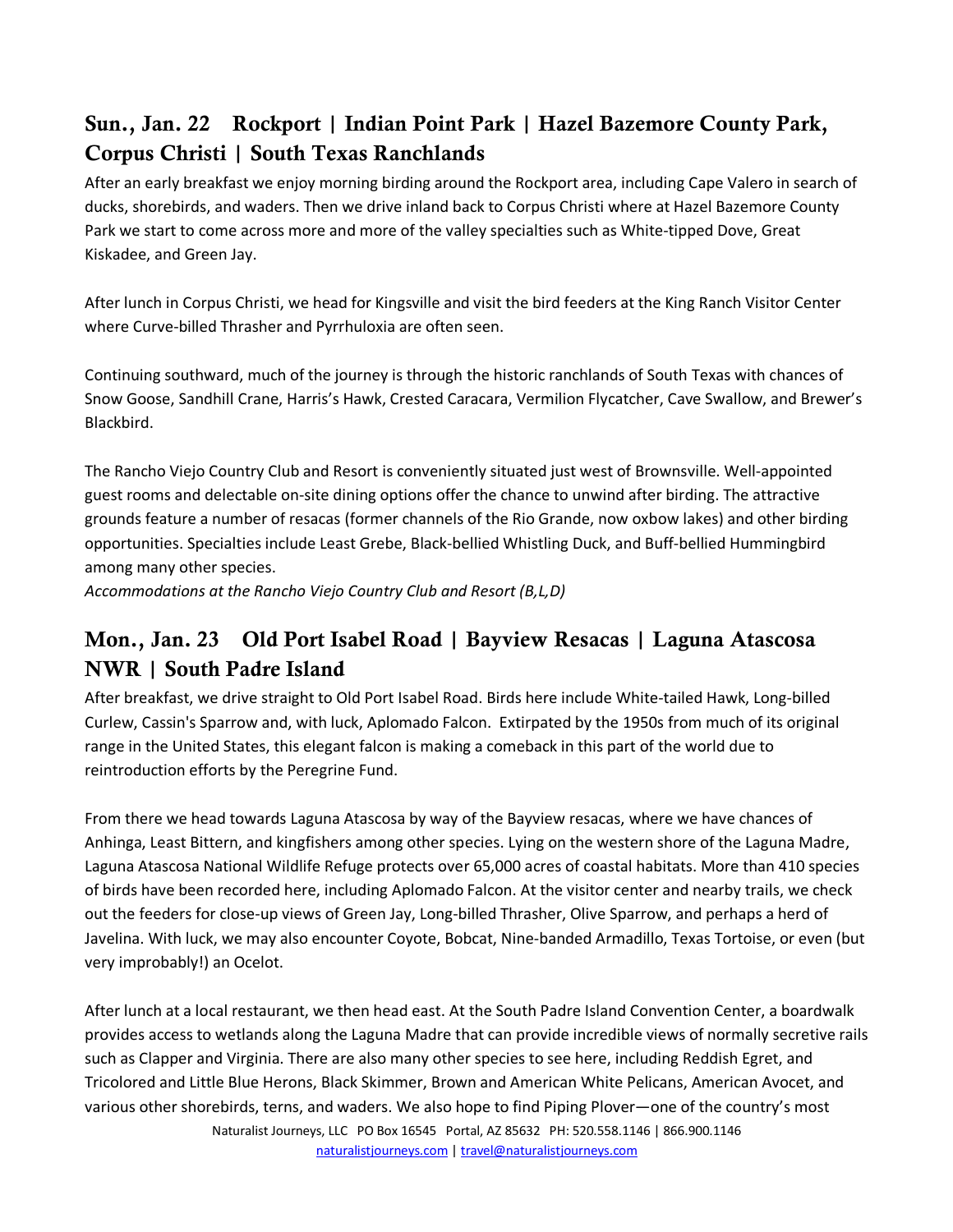threatened shorebirds. We also visit the Birding and Nature Center at South Padre with its butterfly garden and chances of "Mangrove" Yellow Warbler in its stands of Black Mangrove.

On the return to Rancho Viejo, we shall stop briefly at wetlands along Hwy 48 in search of Wilson's Plover, Gullbilled Tern, and White-tailed Hawk. We aim to get back to Rancho Viejo in good time to allow some birding on the grounds before dinner.

*Accommodations at the Rancho Viejo Country Club and Resort (B,L,D)* 

## Tues., Jan. 24 Sabal Palm Sanctuary | Brownsville Landfill | Boca Chica | University Resaca, Brownsville | Oliveira Park

After breakfast at Rancho Viejo, our first destination is Sabal Palm Sanctuary, formerly a National Audubon reserve but now managed by the non-profit Gorgas Foundation. They have done a wonderful job of enhancing the sanctuary's already outstanding habitats including wetlands and one of the two last remnants of native Sabal Palm forest in the U.S. There are also bird feeding areas which attract several of the valley specialties, including Olive Sparrow, Buff-bellied Hummingbird, and both Altamira and Hooded Orioles. The variety of other wildlife here is outstanding, with butterflies such as Mexican Blue and Zebra Heliconia, and the endangered Speckled Racer among the many reptiles.

We shall then make a brief visit to the iconic (at least among birders) Brownsville Landfill. This became renowned as the only regular site for Tamaulipas Crow in the U.S., but numbers plummeted in the early years of the century and there have been few subsequent records until very recently. We keep our fingers crossed. After lunch (not at the landfill!) we drive the 18 miles of the Boca Chica TX-4 highway, which parallels the Rio Grande all the way to the Gulf of Mexico across a variety of habitats, including thorn-scrub, coastal grasslands, and salt-flats. The highway also bisects Elon Musk's Space X complex. This is a wonderful road for raptors, including White-tailed Hawk and possibly Aplomado Falcon, and the flats can hold thousands of shorebirds and dozens of Reddish Egrets. And there's always a chance of Northern Gannets from the beach.

The resaca on the University of Texas's beautiful campus in Brownsville is our next stop in the hope of Green and Ringed Kingfishers. Anhinga and Black Phoebe are regulars, and the trees here are a favorite haunt of interesting warblers.

Oliveira Park, the site of the largest parrot roost in Texas, is our last stop today. There are sometimes as many as 300 individuals of these colorful (and noisy!) birds roosting together. Red-crowned Parrot is the most numerous, but Red-lored, White-fronted, Yellow-headed, and Lilac-crowned Parrots are all possible. *Accommodations at the Rancho Viejo Country Club and Resort (B,L,D)*

## Wed., Jan. 25 Santa Ana NWR | Estero Llano Grande State Park

This morning we head towards Santa Ana National Wildlife Refuge, which protects 2,000 acres in the heart of the Rio Grande Valley Wildlife Corridor. With well over 300 species of birds recorded, many birders regard this reserve as the highlight of a South Texas visit.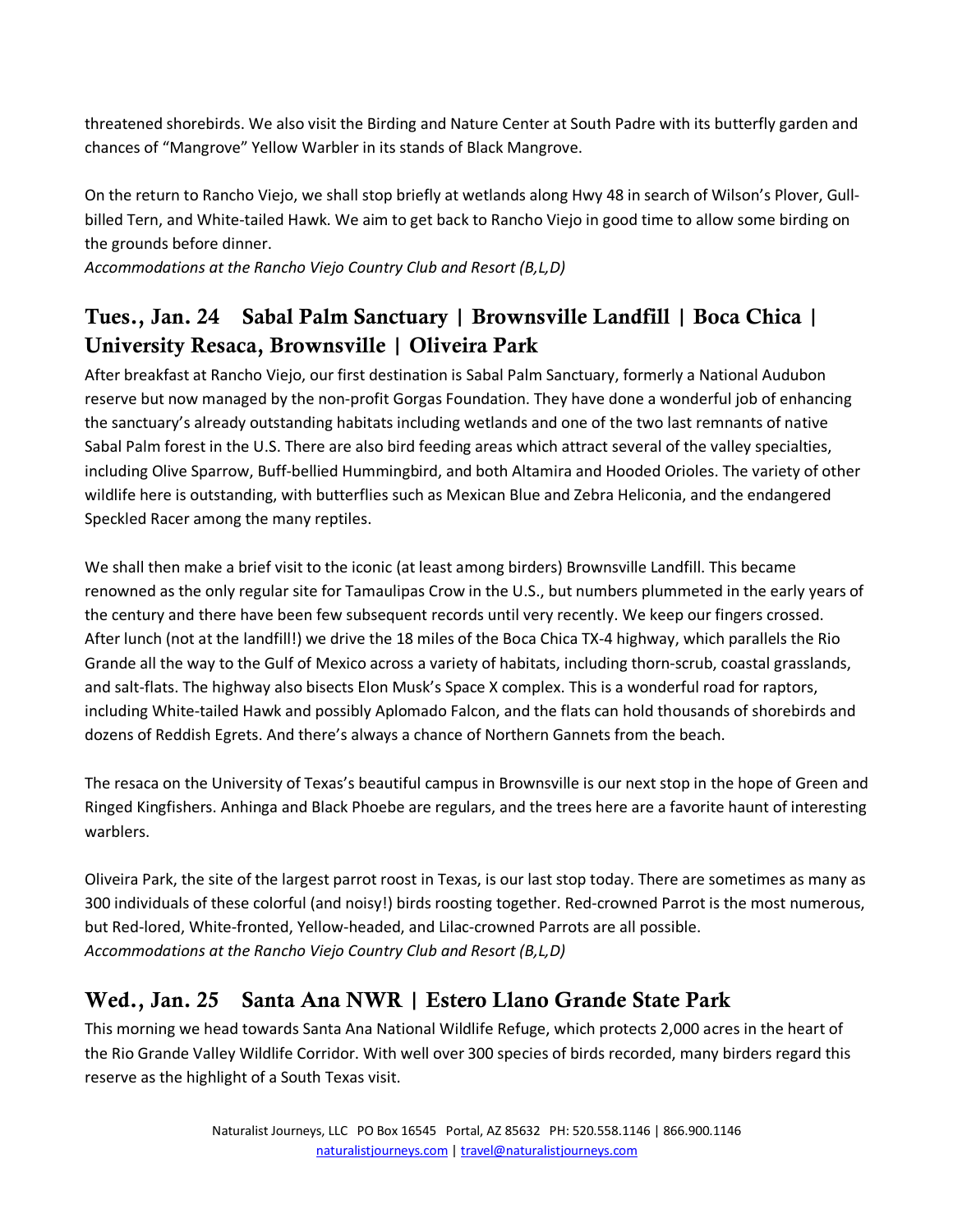Extensive trails allow exploration of wetlands, fields, and Tamaulipan thorn-scrub habitats. We listen for the boisterous calls of Couch's Kingbird and Great Kiskadee, as well as the repeated whistle of the diminutive Northern Beardless-Tyrannulet.

To get eye-level views of Gray Hawk and a chance at seeing the rare Hook-billed Kite, there is the option of going up the hawk watch tower. Santa Ana is also a great site to see all three North American kingfishers, although their day-to-day presence depends on water levels at the various impoundments. At red-flowering shrimp plants we check for Buff-bellied and other hummingbirds. Least Grebe may cruise the small ponds and we keep our eyes open for Sora, White and White-faced Ibises, Neotropic Cormorant, and wintering shorebirds.

From one of the oldest reserves in the valley, we then visit one of the newest: Estero Llano Grande State Park in Weslaco. Amazingly, it has already accrued a bird list almost as impressive as that of its older cousin. It offers a wonderful variety of wetland and woodland habitats with plenty of easy walking trails that attract more birders than just about anywhere else in the valley. Some of the species we look for here include Cinnamon Teal, Fulvous Whistling Duck, Yellow-crowned Night-Heron, Common Pauraque, Green Kingfisher, Yellow-headed Blackbird, and Clay-colored Thrush. We then continue west to our lodgings for the next three nights at the delightful Alamo Inn.

*Accommodations at Alamo Inn (B,L,D)* 

## Thurs., Jan. 26

## West Along the Rio Grande | Salineño | Falcon State Park | Rancho Lomitas

Today we venture into higher and more arid lands to the west, following the Rio Grande River. We pass through Rio Grande City and Roma—once the most inland port for steamship traffic on the Rio Grande. We are likely to find a number of desert birds, which could include Verdin, Cactus Wren, Black-throated Sparrow, Black-tailed Gnatcatcher, Bewick's Wren, and Pyrrhuloxia.

During the earlier part of the morning we station ourselves along the Rio Grande, hoping for fly-by Red-billed Pigeon or perhaps Hook-billed Kite or Muscovy Duck. Hopefully, we are able to catch sight of two beautiful songbirds, Altamira and Audubon's Orioles at the wonderful feeders maintained by Lois Hughes and Merle Ihne. And there is just a chance of a White-collared Seedeater in cane beds growing along the river! Lunch is again a picnic provided by the Inn.

Continuing a short distance, we visit the 573-acre Falcon State Park adjacent to Falcon Dam, with chances of desert scrub species such as Greater Roadrunner, Curve-billed Thrasher, and even Northern Bobwhite. In the afternoon we visit Rancho Lomitas, a private ranch owned by Benito Trevino. Benito is a leading ethnobotanist and a fount of knowledge on local history and culture. An added attraction is that his land is also very birdy with good chances of Audubon's Oriole and Scaled Quail at the feeders. *Accommodations at the Alamo Inn (B,L,D)*

## Fri., Jan. 27 Bentsen-Rio Grande Valley State Park | National Butterfly Center | Edinburg Scenic Wetlands